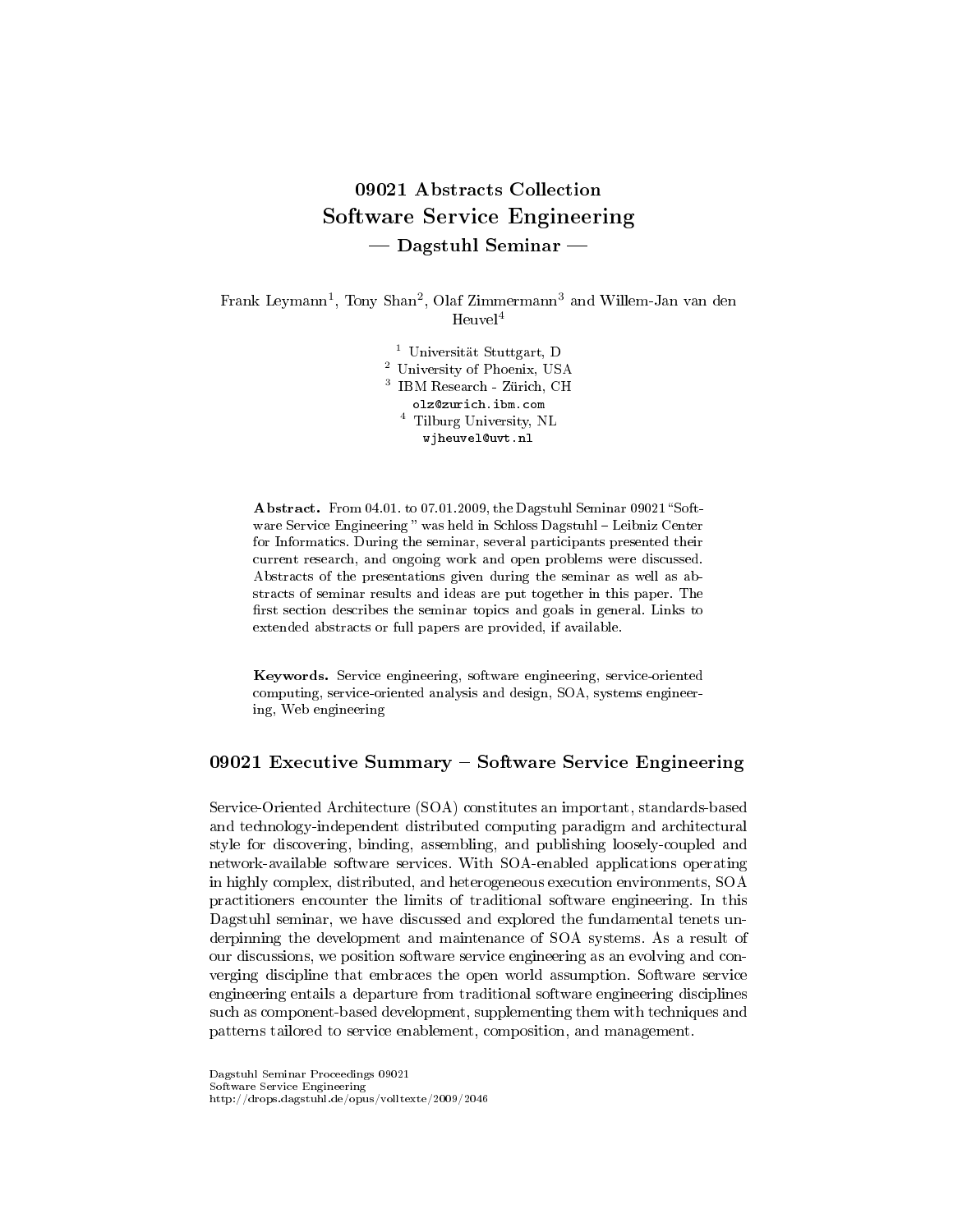Keywords: Service engineering, software engineering, service-oriented computing, service-oriented analysis and design, SOA, systems engineering, Web engineering

Joint work of: van den Heuvel, Willem-Jan; Zimmermann, Olaf; Leymann, Frank; Shan, Tony

Full Paper: <http://drops.dagstuhl.de/opus/volltexte/2009/2041>

### Next Generation SOA and Service Engineering

Thomas Erl (SOA Systems Inc. - Vancouver, CA)

A brief overview of how established practices, principles, and patterns have formed the basis for next generation SOA and service-oriented computing and how these practices, principles, and patterns pertain to and are being formalized via service engineering.

Keywords: Soa, service engineering, service-orientation, principles, patterns

### Understanding SOA Design Patterns and Principles

Thomas Erl (SOA Systems Inc. - Vancouver, CA)

This session begins with a review of service-oriented computing fundamentals, including the service-orientation design paradigm and associated principles. After establishing the method of service-orientation and the target state as represented by a set of strategic goals associated with service-oriented computing, a tour of the soa design patterns catalog is provided during which each of the 85 patterns is briefly described.

Keywords: Soa, service engineering, service-orientation, principles, patterns

# Integrating Business and Technology Views With a Model-based Product Line Approach

Paul Grünbacher (University of Linz, AT)

A product line approach needs to provide support for different roles such as product and project managers, business domain experts, or software architects. Using three examples from the domains of component-based development, plugin architectures, and services we show that linking business and technology views is success-critical.

We have developed the tool-supported approach DOPLER for modeling product lines that provides flexibility to be used in different environments such as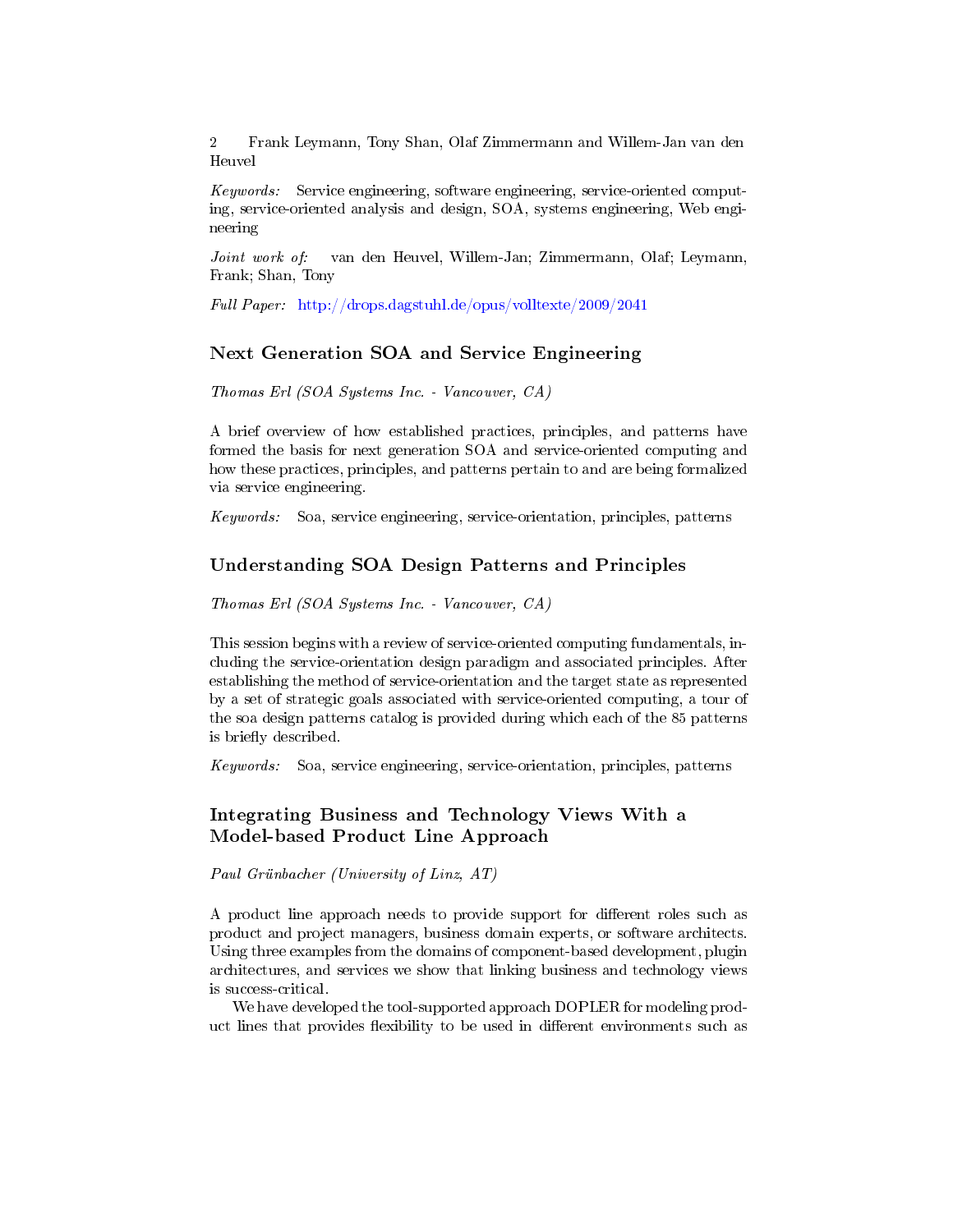component-based development, IEC 61499 function blocks, or plugin architectures. More recently, we started using DOPLER to support the definition and adaptation of service-oriented software systems and to provide different views for business people and engineers.

The service-oriented computing paradigm offers capabilities for designing flexible and evolvable systems. Despite many benefits adapting a service-oriented system to different environments and evolving requirements remains challenging. Several research groups have thus proposed the use of product line variability models to support the evolution of service-oriented systems. Together with UPC Barcelona we are currently developing extensions to the DOPLER tools that allow to define product line models of service-oriented system, to use the models to describe possible adaptations, to support service monitoring based on metrics, and to perform system adaptation based on monitoring information. Our approach supports different views for engineering and business domain experts.

Keywords: Service orientation, software product line

# Software Service Engineering - Architect's Dream or Developer's Nightmare?

Gregor Hohpe (Google Inc. - Mountain View, US)

Architectural principles such as loose coupling are the key drivers behind the adoption of service-oriented architectures. Service-oriented architectures promote concepts such as composition, process modeling, protocol design, declarative programming, event-based programming, and object-document mapping. These architectural ideals can be fraught with challenges for developers who are faced with unfamiliar programming models and immature tools. This paper briefly reviews the service-oriented architecture concepts and highlights the most pressing challenges for developers. These challenges suggest several focus areas for tool builders and software service engineering researchers.

Keywords: Event-based programming, declarative programming, object-document mapping, patterns, process modeling, protocol design, service composition, software engineering, SOA

Full Paper: <http://drops.dagstuhl.de/opus/volltexte/2009/2042>

# Interoperability and other desired emerging software properties

Manfred Jeusfeld (Tilburg University, NL)

The current SOA software stack is an answer to the lack of information about remote service providers and lack of control over them.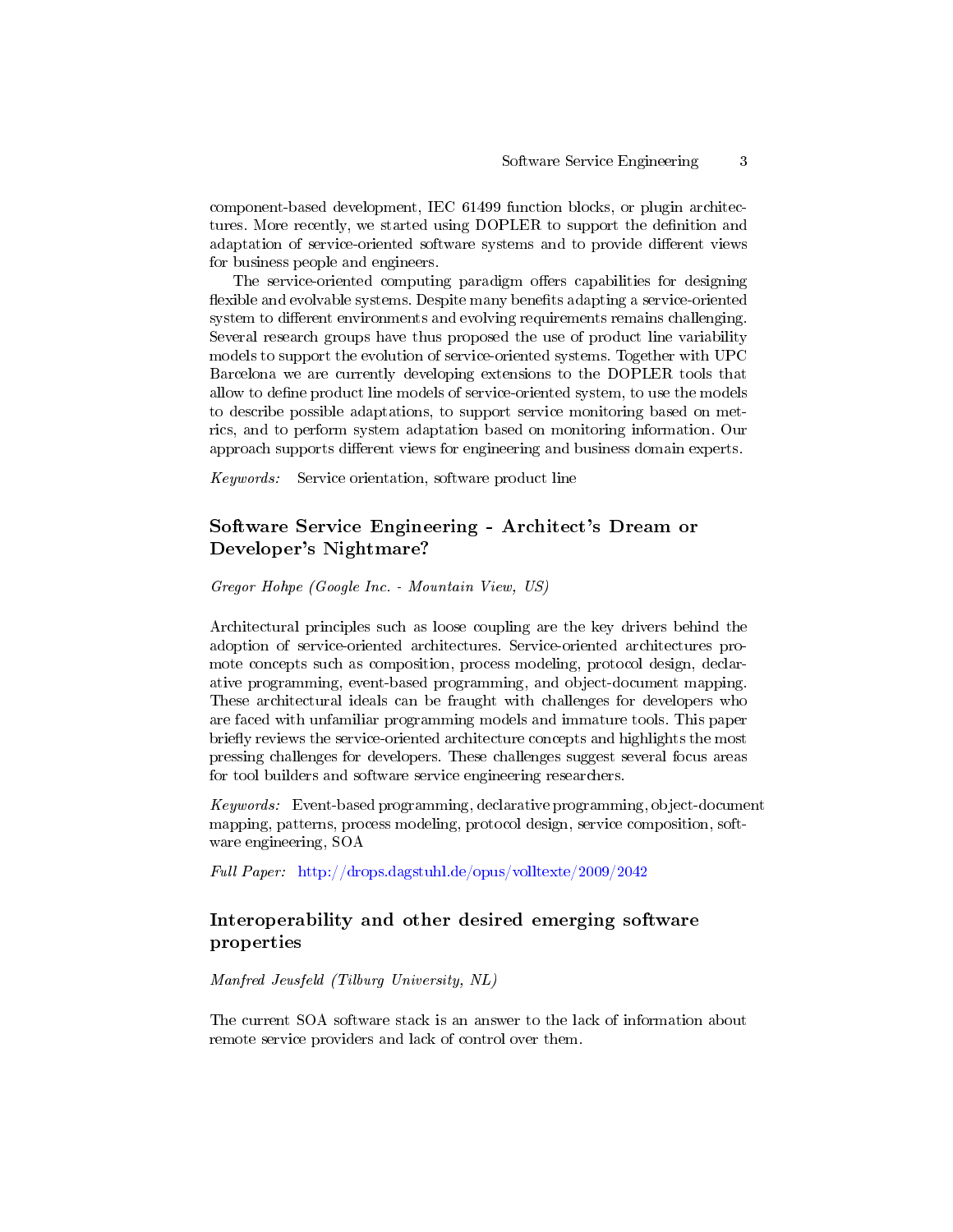The future of SOA is in our view dependent on the ability to limit the complexity, either by simplifying the languages and protocols, e.g. by falling back to simple HTTP instead SOAP. Or one has to be able to recognize patterns from which the WS-\* code can be largely generated.

We have developed a classification framework for patterns from the Ishikawa diagrams, which relate contextual properties (observed variables) with emerging properties, such as the presence of an interoperability problem. We propose that patterns should be classified by such a structured scheme rather than by simple keywords. The classification framework allows to formulate causal queries like "Which patterns are applicable when negotiating (=process) a business model (=product) between multiple business partners (=producers).

More details are in the paper:

Keywords: Interoperability, classification, meta modeling, situaltional method engineering

#### Full Paper:

[http://www.sciencedirect.com/science?\\_ob=ArticleURL](http://www.sciencedirect.com/science?_ob=ArticleURL&_udi=B6V0G-4RVG3S6-1&_user=522558&_rdoc=1&_fmt=&_orig=search&_sort=d&view=c&_acct=C000026138&_version=1&_urlVersion=0&_userid=522558&md5=a51604c2351416187257860bb5d03f49)&\_udi=B6V0G-4RVG3S6- 1& user=522558& rdoc=1& fmt=& orig=search& sort=d&view=c& acct= C000026138& version=1& urlVersion=0& userid=522558&md5= [a51604c2351416187257860bb5d03f49](http://www.sciencedirect.com/science?_ob=ArticleURL&_udi=B6V0G-4RVG3S6-1&_user=522558&_rdoc=1&_fmt=&_orig=search&_sort=d&view=c&_acct=C000026138&_version=1&_urlVersion=0&_userid=522558&md5=a51604c2351416187257860bb5d03f49)

See also: Jolita Ralyté, Manfred A. Jeusfeld, Per Backlund, Harald Kühn, and Nicolas Arni-Bloch (2008): A Knowledge-based Approach to Manage Information Systems Interoperability. Information Systems, 33(7-8), pp. 754-784. Elsevier.

### SOA - Context and Lessons Learned

Nicolai Josuttis (IT Communication - Braunschweig, DE)

The 21st century is the century of globalization. This also applies to IT. More and more, system development is only a task in the broader approach of system landscape maintenance.

Here, SOA comes into play. To realize business processes over distributed systems you need concepts that deal with globalization. You might have heard about loose coupling, high interoperability, and service-orientation as key elements of SOA. But the real power SOA comes from dealing with the fact that systems landscapes are heterogeneous and have different owners.

Based on his experience of bringing SOA in operation at major world-wide companies Nicolai Josuttis explains what SOA really is and why its concepts are so important for the next decades.

Keywords: SOA, globalization, heterogeneity, distribution

Full Paper: <http://www.soa-in-practice.com/>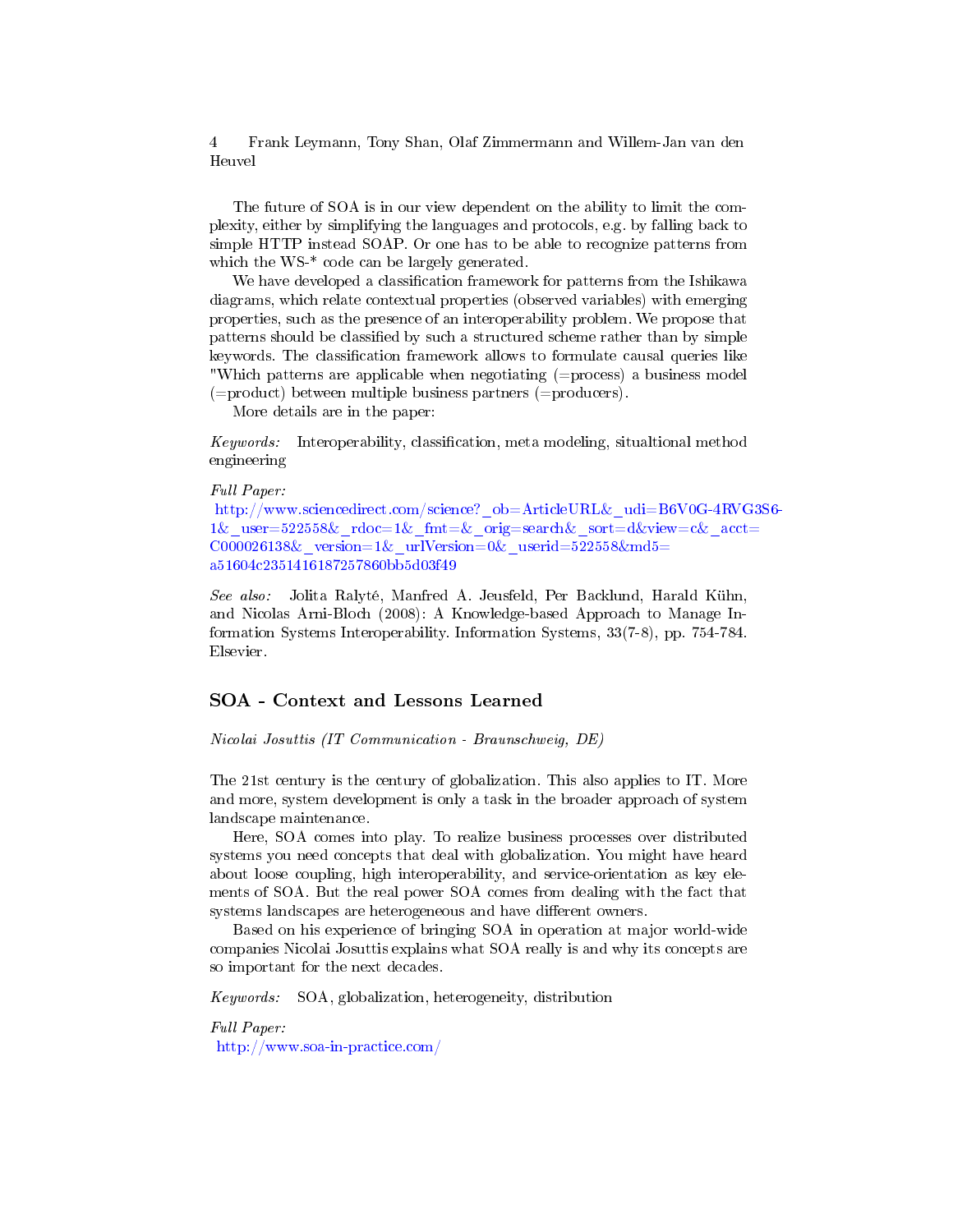See also: Nicolai Josuttis: SOA in Practice, O'Reilly, 2007

#### Enterprise Mashups

Anna-Lena Lamprecht (TU Dortmund, DE)

A location-based service Mashup using Google, Amazon & Co. is realized with the jABC.

Keywords: Service Composition, Mashups, WSDL, REST

Joint work of: Margaria, Tiziana; Kubczak, Christian; Steffen, Bernhard

## Modeling, Design, and Analysis for Service-oriented Architecture Workshop

Einar Landre (StatoilHydro ASA - Stavanger, NO)

Reference to workshop relevant for those interested in Service Engineering. Read more here: http://events.deri.at/mda4soa2008/index.html#6

Keywords: Modeling, Service Oriented, Architecture Full Paper: <http://events.deri.at/mda4soa2008/index.html#6>

#### Service design in time and safety critical domains

Einar Landre (StatoilHydro ASA - Stavanger, NO)

The slides attached to the seminar homepage illustrate key issues adopting a service oriented approach in time constrained and safety critical domains. The slides were not presented, but served as background for discussion.

Keywords: Time constrained, safety critical

#### Cases of Software Services Design in Practice

Susanne Patig (Universität Bern, CH)

During the last years, several approaches for the design of software services in service-oriented architectures (SOA) have been proposed. Often these approaches are too rough or too academic to provide guidance for real world SOA projects. Moreover, since the existing SOA design approaches are often not sufficiently validated, their successfulness in practice can be doubted. The research presented here aims at learning from successful SOA projects. Two cases of such projects are described. In the cases similarities show up that are distinct from existing SOA design approaches (mainly the purely academic ones) and, thus, point to necessary enhancements of these approaches.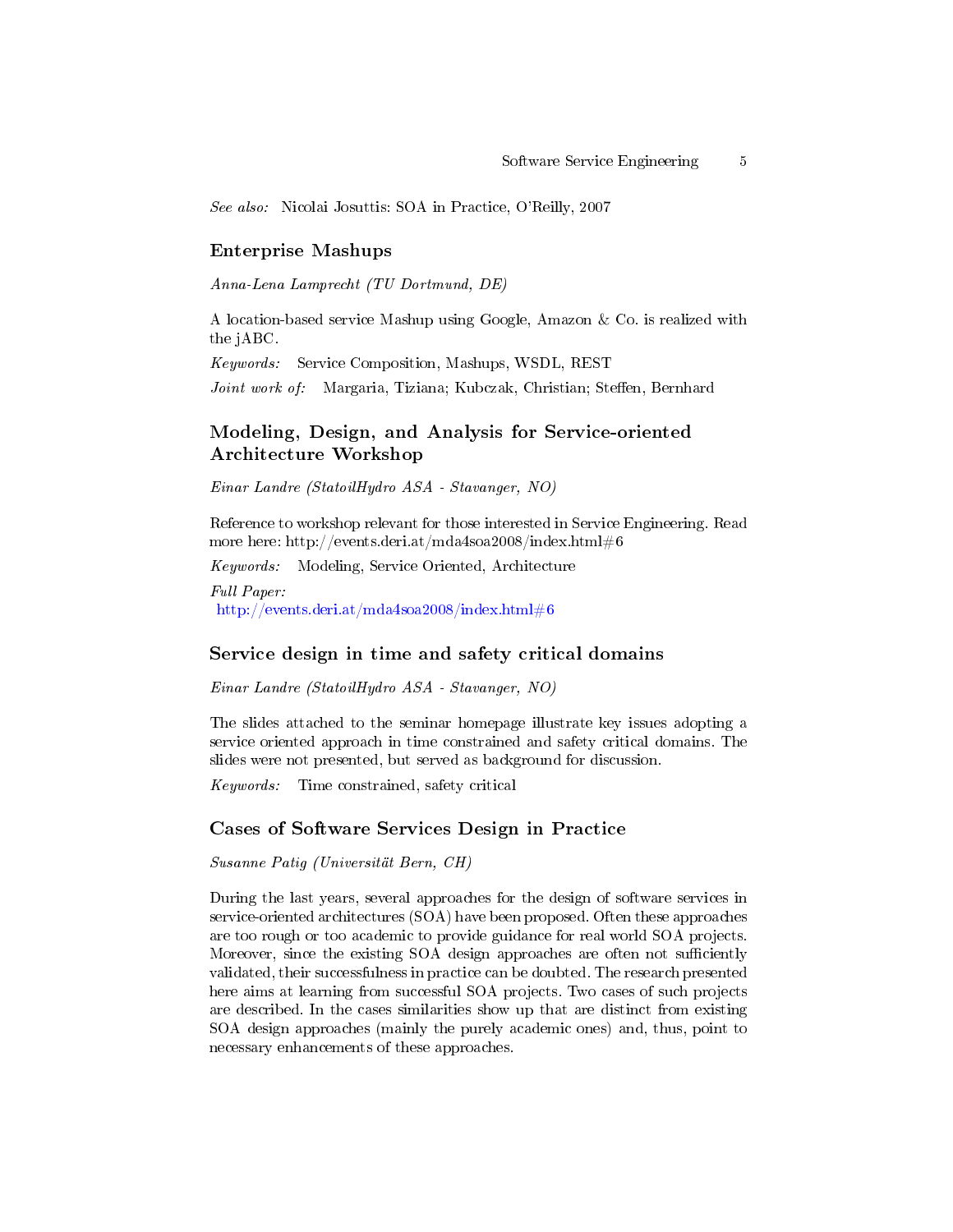Keywords: SOA Design Approaches, Service Design, Case Study Full Paper: <http://drops.dagstuhl.de/opus/volltexte/2009/2047>

### Composing RESTful Services

Cesare Pautasso (Universität Lugano, CH)

Recent technology trends in Web Services (WS) indicate that a solution eliminating the perceived complexity of the WS-\* stack may be in sight: advocates of REpresentational State Transfer (REST) have come to believe that their ideas explaining why the World Wide Web works are just as applicable to solve enterprise application integration problems and to radically simplify the plumbing required to build service-oriented architectures. In this talk we focus on the problem of composing both RESTful Web services with WS-\* Web services. We discuss how the assumptions made by current standards for Web service composition are challenged by the new paradigm. We demonstrate how Web service composition languages and tools can be evolved to cope with REST using the JOpera for Eclipse process modeling environment as an example.

Keywords: Service Composition, RESTful Service API, Mashup, BPEL for **REST** 

Full Paper: <http://www.jopera.org/docs/publications/2008/bpel4rest>

See also: C. Pautasso, BPEL for REST, Proc. of the 7th International Conference on Business Process Management (BPM 2008), Milano, Italy, September 2008

# On RESTful Service Composition

Cesare Pautasso (Universität Lugano, CH)

Composition is one of the central tenets of service oriented computing. This paper discusses how composition can be applied to RESTful services in order to foster their reuse. Given the specific constraints of the REST architectural style, a number of challenges for current service composition languages and technologies are identified to point out future research directions.

Keywords: REST, Web Service Composition, RESTful Service Composition

Full Paper: <http://drops.dagstuhl.de/opus/volltexte/2009/2043>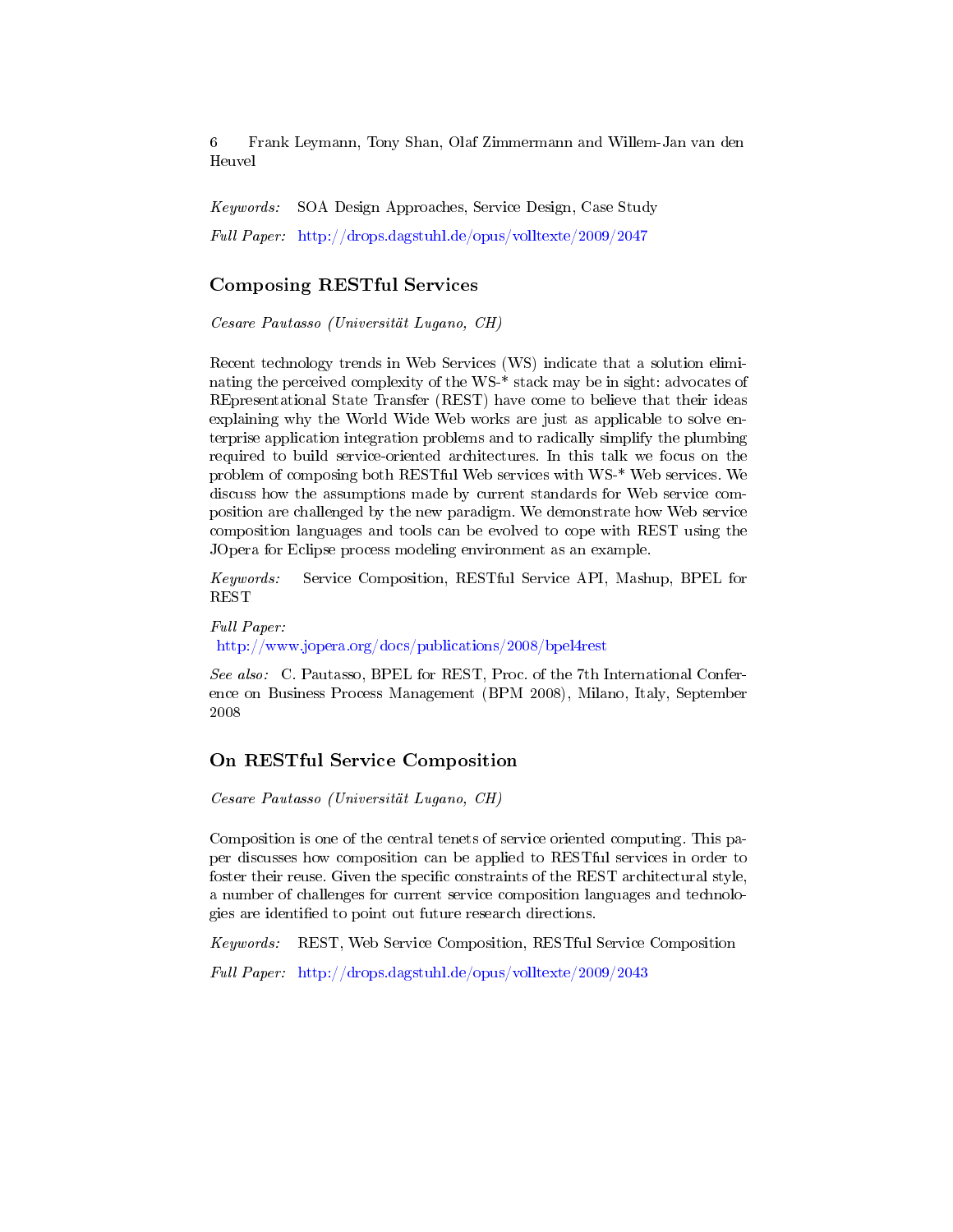# Service Modelling and Testing - Selected Considerations and Thoughts

Ina Schieferdecker (TU Berlin, DE)

This talk discusses model-driven engineering of services. It considers principles of services in telecommunication, business IT, Internet, and sofware development. The specific nature of services such as the uncertainty of their usage in an open world, their dynamics along loose coupling and late binding principles, or their service requirements put forward in contracts requires a dedicated engineering approach for services and specific quality assurance methods. First approaches in service modelling use local and global views on services and/or consider their collaborations. As services are always-on, highly dynamic, contract-based and service-quality oriented, new methods for service testing are needed as well. These include online tests, build-in tests and run-time auditors and supervisors.

Software service engineering has to address semantic service specifications, which are not just structural interfaces; should provide 'clean' and 'handy' service modeling methods provided by both general-purpose and domain-specific languages; and should offer sound quality assurance methods for service-based systems, in particular testing. Overall, model-driven engineerng (MDE) and software service engineering (SSE) can benefit from each other and should be combined.

Keywords: Services in Telecommunication, Service Modelling, Service Testing

### Designing Software Services for Business Agility

Harald Wesenberg (StatoilHydro - Trondheim, NO)

This presentation focuses on identifying the right services for a domain. The work is based on  $10+$  years of experience from StatoilHydro identifying and building services that are stable and useful for many years, even across technology shifts.

By focusing on workflows with their activities, events and information usage, a set of reusable services can be identified through little effort (espescially if the workflows already exists) and built/composed from existing services. This approach is especially suitable for agile development practices, as it significantly reduces the amount of up-front analysis compared to traditional service design practices.

Keywords: Enterprise Architecture, SOA, Domain Driven Design, Business Architecture, Software Service

Full Paper: <http://drops.dagstuhl.de/opus/volltexte/2009/2044>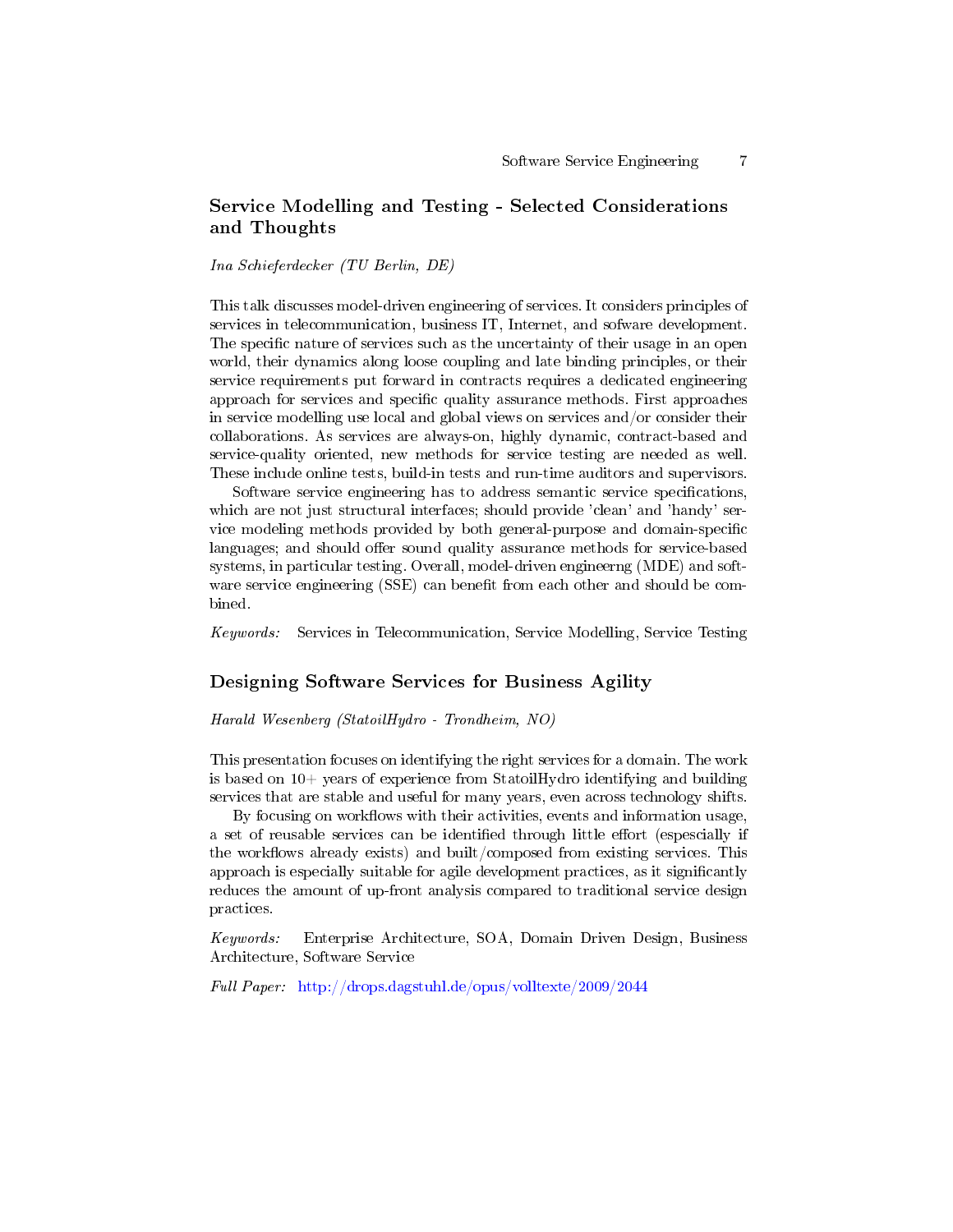## Pattern-based Modeling of Process-Driven SOAs

Uwe Zdun (TU Wien, AT)

Service-oriented architectures are increasingly used in the context of business processes. However, the proven practices for process-oriented integration of services are not well documented yet. In addition, modeling approaches for the integration of processes and services are neither mature nor do they exactly re flect the proven practices. We propose a pattern language for process-oriented integration of services to describe the proven practices. We also propose a modeling concept based on pattern primitives for these patterns. A pattern primitive is a fundamental, precisely specified modeling element that represents a pattern. We present a catalog of pattern primitives that are precisely modeled using OCL constraints and map these primitives to the patterns in the pattern language of process-oriented integration of services.

Keywords: Patterns, SOA

#### SOA decision modeling

Olaf Zimmermann (IBM Zürich Research Lab. - Rüschlikon, CH)

On Service-Oriented Architecture (SOA) construction projects, software architects are concerned with the characteristics of high quality services and how such services can be designed. For instance, they require advice regarding service interface design and guidance how to ensure that the constructed services meet the non-functional requirements that have been stated for them. To give such advice and guidance, service identification, specification and realization methods and techniques are required. Unlike service identification and specification, existing methods and techniques do not cover service realization well.

In our work, we investigate whether reusable architectural decision models can support service realization. Architectural decision models capture the knowledge (rationale) justifying certain designs. In the current state of the art, architectural decisions are captured ad hoc and retrospectively on each project, if at all; this is a labor-intensive undertaking without immediate benefits. On the contrary, we investigate the role reusable architectural decision models can play during SOA design: We treat recurring architectural decisions as first-class method elements and propose an architectural decision modeling framework and a reusable architectural decision model for SOA which guide the architect through the SOA design. Our approach is tool supported.

In the framework, we provide a technique to systematically identify recurring decisions. Our reusable architectural decision model for SOA conforms to a metamodel supporting reuse and collaboration. The model organization follows Model-Driven Architecture (MDA) principles and separates long lasting platform-independent decisions from rapidly changing platform-specific ones.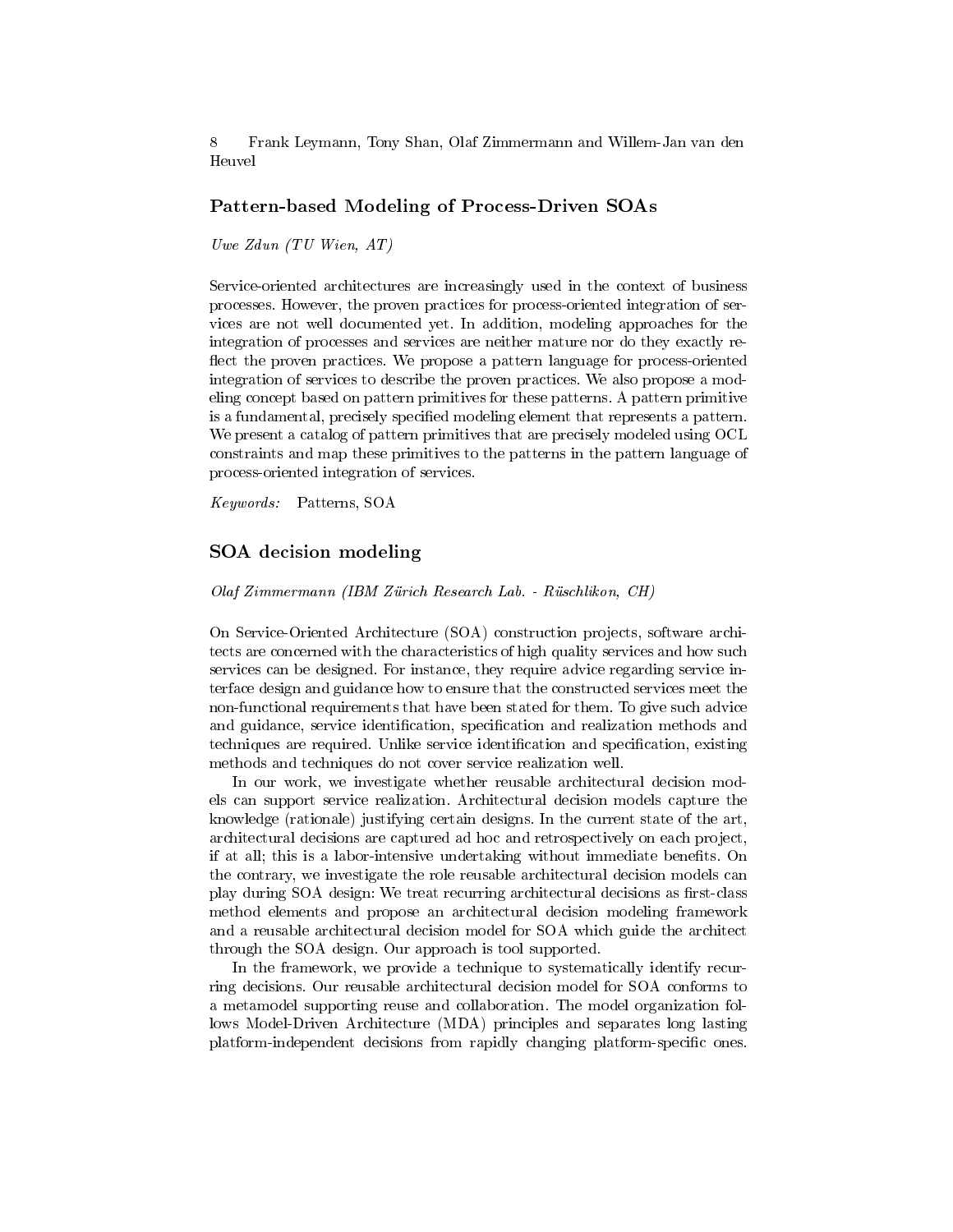The alternatives in a conceptual model level reference SOA patterns. This simplies the initial population and ongoing maintenance of the decision model. Decision dependency management allows knowledge engineers and software architects to check model consistency and prune irrelevant decisions. Moreover, a managed issue list guides through the decision making process. To update design artifacts according to decisions made, we inject decision outcome information into design model transformations. Finally, a Web-based collaboration system provides tool support for the framework steps and concepts.

SOAD project news and results are available at: http://soadecisions.org/soad.htm

Keywords: SOA design, architectural decisions Full Paper: <http://dx.doi.org/10.1016/j.jss.2009.01.039>

# Engineering Document Services & Mashups for Situational Collaboration

Christian Zirpins (Universität Karlsruhe (TH), DE)

In the MoSaiC project (Mashups for Situational Collaboration), we propose to investigate on a novel service-oriented approach for composite enterprise documents supporting ad-hoc collaboration and weakly structured innovative processes within and across enterprises. As technical foundation, we propose to integrate electronic documents with software services and processes underlying SOA. We are developing a Web-based architecture and prototype platform of a lightweight document service bus that shall represent document fragments as stateless software services and introduce a simple composition model to coordinate document content, editing and publishing services. Our document service model will allow us to conduct exciting research on an intuitive mashup language for document-centered situational collaboration. Collaborative mashups will regulate and enforce flexible and dynamic interaction patterns for document communication supporting conventional and virtual teams.

Keywords: Document-Driven Situational Collaboration, Collaborative Interaction Patterns, Document Service Architecture, Document Service Mashups

Joint work of: Zirpins, Christian; Tai, Stefan; Schuster, Nelly

## Issues and Challenges of Leveraging Legacy Systems in SOA

Ying Zou (Queen's University - Kingston, CA)

A business application automates a collection of business processes. A business process describes how a set of logically related tasks are executed, ordered and managed by following business rules to achieve business objectives.